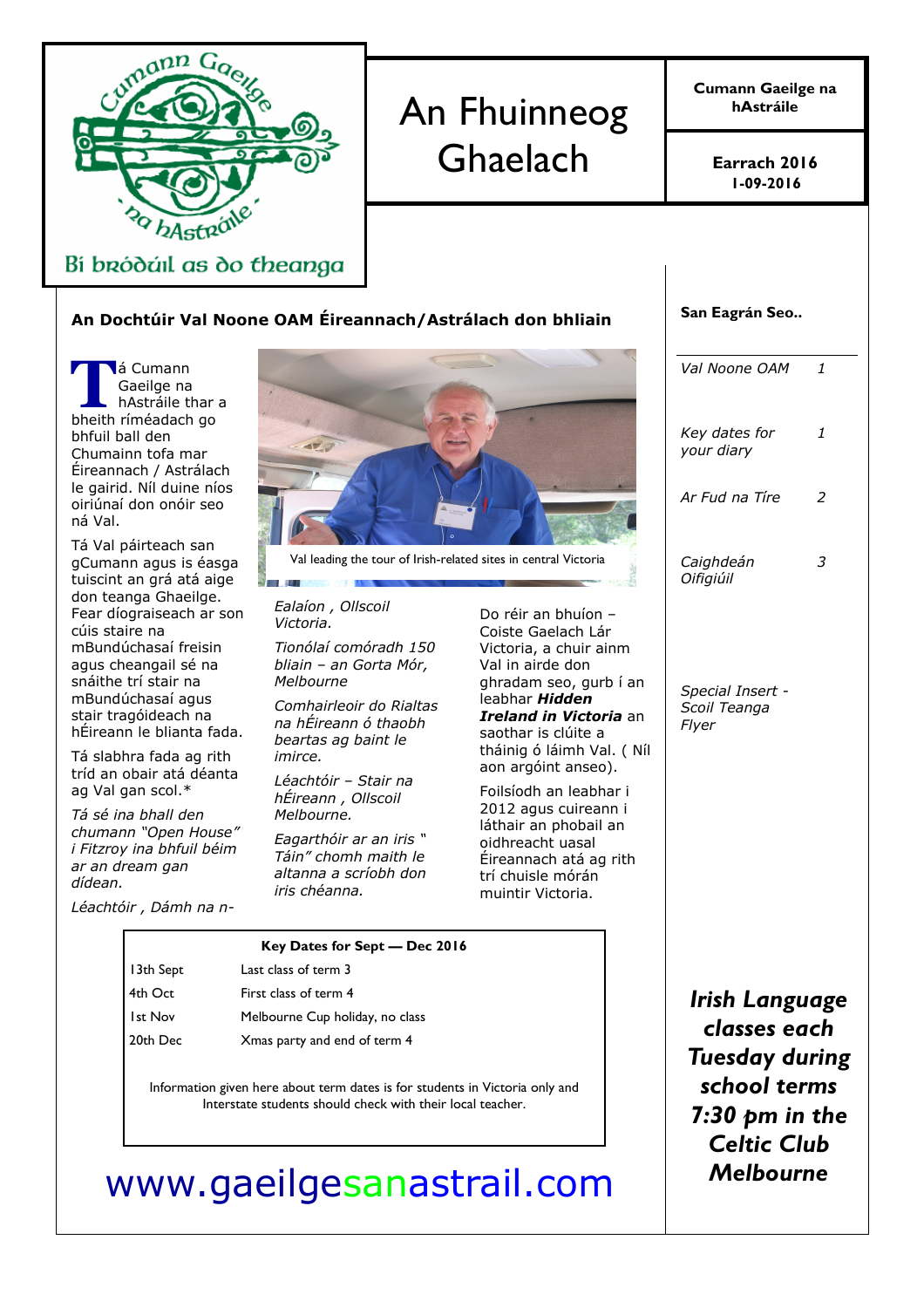

### Dr. Val Noone, OAM

#### (from previous page)

Comhghairdeas , Val. Fada go maire tú.

Moladh mór ó do chairde i gCumann Gaeilge na hAstráile,

### Éamon

\*without fanfare

D r. Val Noone, OAM — the Irish Australian of the Year, 2016

Cumann Gaeilge na hAstráile are overjoyed that one of our members has been chosen as Irish Australian of the Year. No one deserves it more.

Quoting from the nomination received from the Central Victorian Irish Association Inc.,

"The nominee has for a great number of years been an active member of the Irish community, particularly with regard to his love and promotion of the Irish Language and his great enthusiasm for and expertise in the historical aspects of Irish Australian history.

He is also very passionate about the support for and care of Australia's Aboriginal History, and he perceives connections between it and the tragic history of the Irish race in Ireland."

Additional research uncovered the following, a snippet of over 40 years of work in the community sector, writing, trade union movement, adult education, university lecturer, editor.

It was stated in the nomination that the most outstanding contribution to Irish Australia is Val's book "The Hidden Ireland in Victoria" published in 2012. This authorative book presents to future Irish Australian generations, Victoria's rich heritage of Irish origin. This knowledge could well have been lost to future generations had it not been for Val's scholarship, vision and courage in writing and publishing a book on this valuable subject.

Well done, Val, and congratulations from your friends in Cumann Gaeilge na hAstráile.

C anberra News. Students may be spoilt for choice in 2017. As well as the previously announced residential Summer School, Scoil Teanga coming in January, another Summer School Canberra Scoil Gaeilge has just been announced. It is being promoted as non-residential and aimed at local students but may be of interest if you have your own accommodation lined up with friends or relatives.

A flyer for Scoil Teanga is distributed with this newsletter. When a flyer for Canberra Scoil Gaeilge becomes available we will provide links to both on our website.

S ydney News. A report this week from Sydney confirms that the TEG exams will be held there again on Friday 9th June 2017 and this time will be offered at two levels, A1 and A2

The organising body, National University of Ireland (NUI) will shortly be opening the exam website for student enrolments and the cut-off date is usually around mid March. Website is www.teq.ie

We have no news yet about the likelihood of Melbourne becoming an exam centre.



**MAGE CONTROVER STARK STARK STARK STARK STARK STARK STARK STARK STARK STARK STARK STARK STARK STARK STARK STARK STARK STARK STARK STARK STARK STARK STARK STARK STARK STARK STARK STARK STARK STARK STARK STARK STARK STARK ST** Celtic Club on Tue 21st June and about 22 members were in attendance.

Celtic club president Brian Shanahan addressed the meeting before our official agenda got under way. He told us that the club building was for sale, an offer had been received and that CC members would soon vote on whether to accept.

If approved, then following the sale the CC has different options as to what to do with the money but he assured us that we (Cumann Gaeilge) would be welcome in any new premises as it was still his intention that the CC remain a centre for Irish language activities in Melbourne.

Following Brian's address, the minutes of last year's AGM were presented by our secretary and then annual reports were tabled by our President, VP, and Treasurer. The secretary then called for nominations to replace the outgoing committee.

10 nominations in total were received and so a new committee was elected comprising -

Deirdre Gillespie (President), Stuart Traill (VP) Rohan Walker (Secretary), Gerry Halliday (Treasurer)

Plus six ordinary committee members - Anne Semple, Bernadette Fitzpatrick, Colin Mooney, Christine Shelley, Maeve O'Leary and Maurice Moore

Thanks were expressed for the work done by the retiring committee members - Angela, Eilis, Frank, Kelley, Mark, and Peter.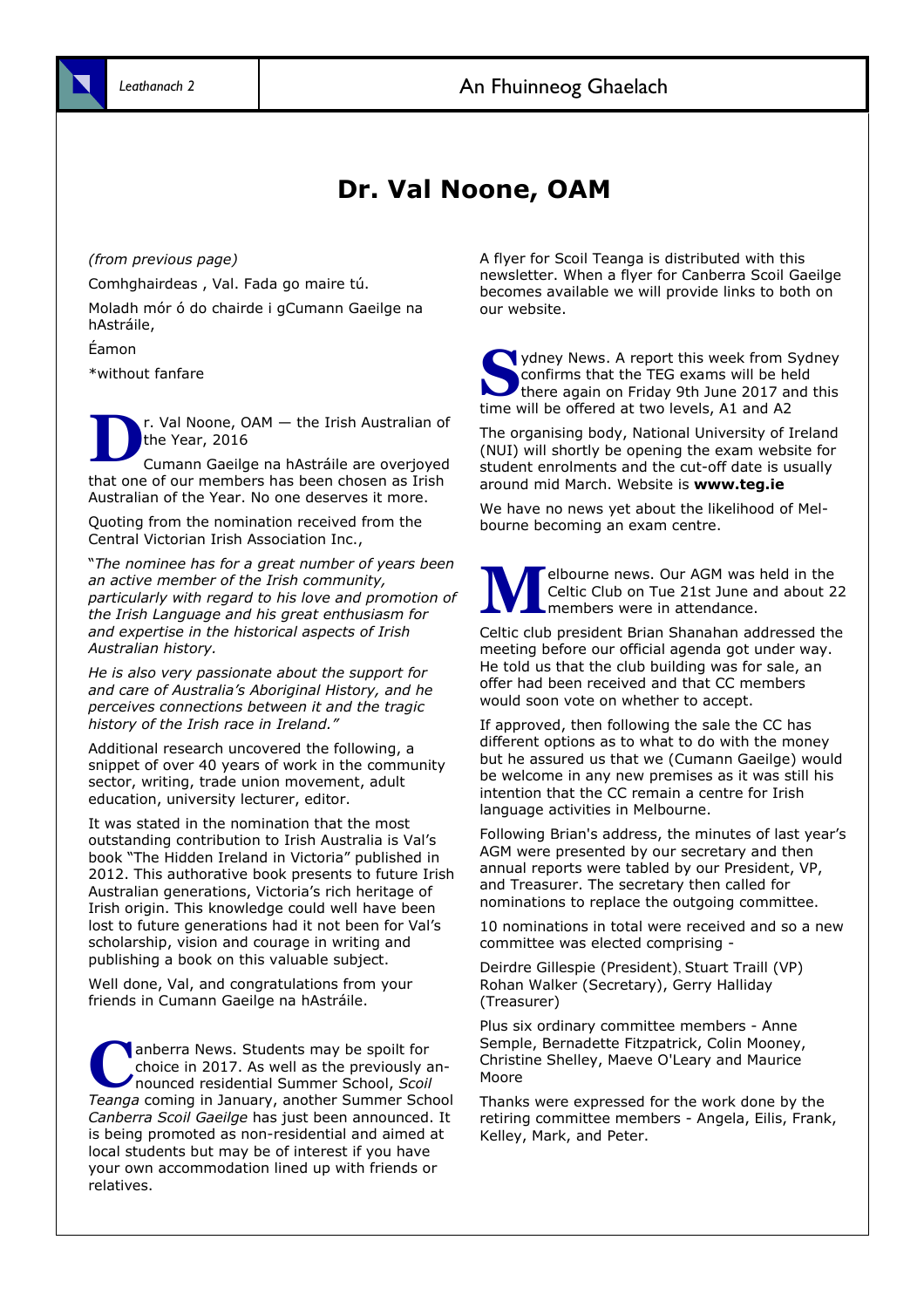## New Edition of An Caighdeán Oifigiúil

I n July this year a new edition of An Caighdeán Oifigiúil was published in Ireland and it can either be downloaded for free or purchased in hardcopy from any Irish bookseller.

Before looking at the changes in the new edition it's worth reminding ourselves that the C.O. was always intended as a bridge between the different spoken dialects for native speakers and also as a path into Irish for those who are not native speakers.

In both respects it can claim some success over the last 60-odd years but nevertheless it still suffers from an image problem, often tagged "Dublin Irish" among language purists.

The question of accommodating contemporary dialect was itself addressed for the first time in the 2012 edition and some further tentative steps are taken here, with the new table of options. Some might say this dilutes the idea of a "standard" but for learners looking to get an authoritative view on how the language works there is really no substitute.

#### What's new for 2016 ?

It still has the same basic eleven chapters arranged mainly by parts of speech and has the same subheadings as in 2012 but the changes appears to be mainly concerned with improving the accessibility of the material.

A new font, which looks like Calibri (a sans serif font) is very similar to what we use in our newsletter and we recommend to all students when typing Irish, for the simple reason that fadas are much more visible, especially on a lower case i, eg in pinginí where you can see the difference right away.

Also, a slightly smaller point size allows more (usually introductory) text in each chapter while retaining the same overall page count.

There is also

- Index of tables
- Index to grammatical abbreviations
- Redesigned tables with better use of colour for those users who are printing pages at home in grayscale on a monochrome printer
- Extra content in places eg on page 111, The points of the compass
- More use of vertical lists for items which were previously just given in sentences eg on page 113 onwards The Copula
- More use of indented numbering eg 9.1 (old) becomes 9.1.1 and 9.1.2 (new) on page 141
- Table of options on page 219 (this is mainly where the various dialect forms are noted, although rather coyly introduced as Ceadaítear roinnt roghanna sa Chaighdeán Oifigiúil*)*
- Index on pages 221-5

#### Conclusion

The main changes are in the presentation of the material and making it easier to find things again. Being a pdf document the entire text is of course searchable but you still can't go straight to any page by clicking an entry in the table of contents.

Overall there are no significant changes to the standard itself but the new appearance and layout should appeal to those who make frequent use of the book while writing, editing or proof reading.

Tip - if you are printing a copy at home and wonder why you are getting large gaps at the top and bottom of each page, it's because the page dimensions of the document  $(8.5 \times 9.49)$  inches) are not exactly a good fit on A4 paper. It's actually closer to a square so it looks odd. The previous edition did not have this problem, as its page dimensions were a much better fit on A4.

But the consolation this time is that viewing the pages two-up on a computer screen or tablet is now much easier than before, as it fits beautifully on a 16:9 aspect ratio display (also known as widecreen) and the new font is a huge improvement. Most people these days will probably be reading it on screen so that probably accounts for the change.